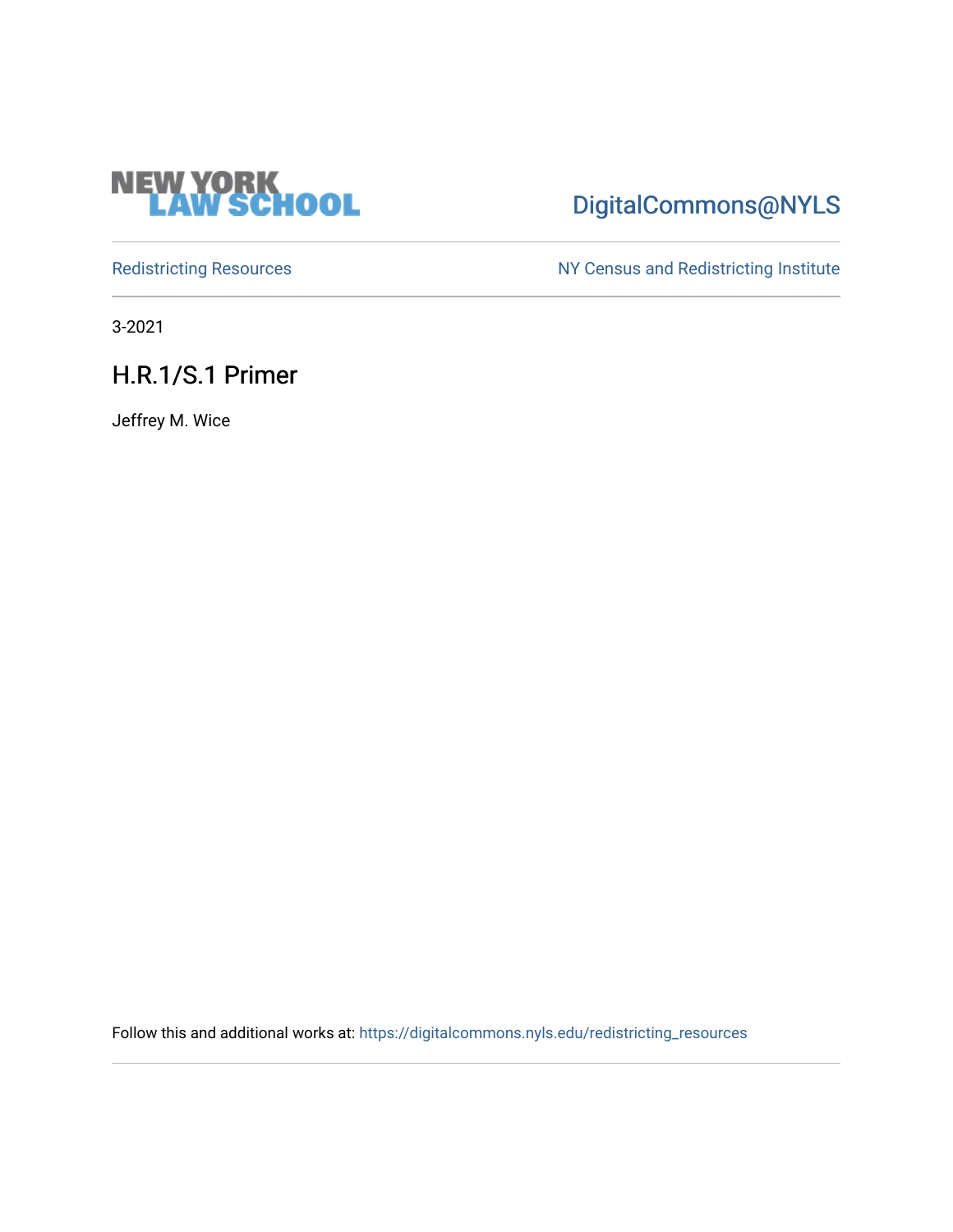## **H.R. 1 / S. 1 & Redistricting: A Primer for State Officials**

New York Census and Redistricting Institute New York Law School

Jeffrey M. Wice, Adjunct Professor and Senior Fellow Nicholas P. Stabile, Fellow

March 23, 2021 [DRAFT]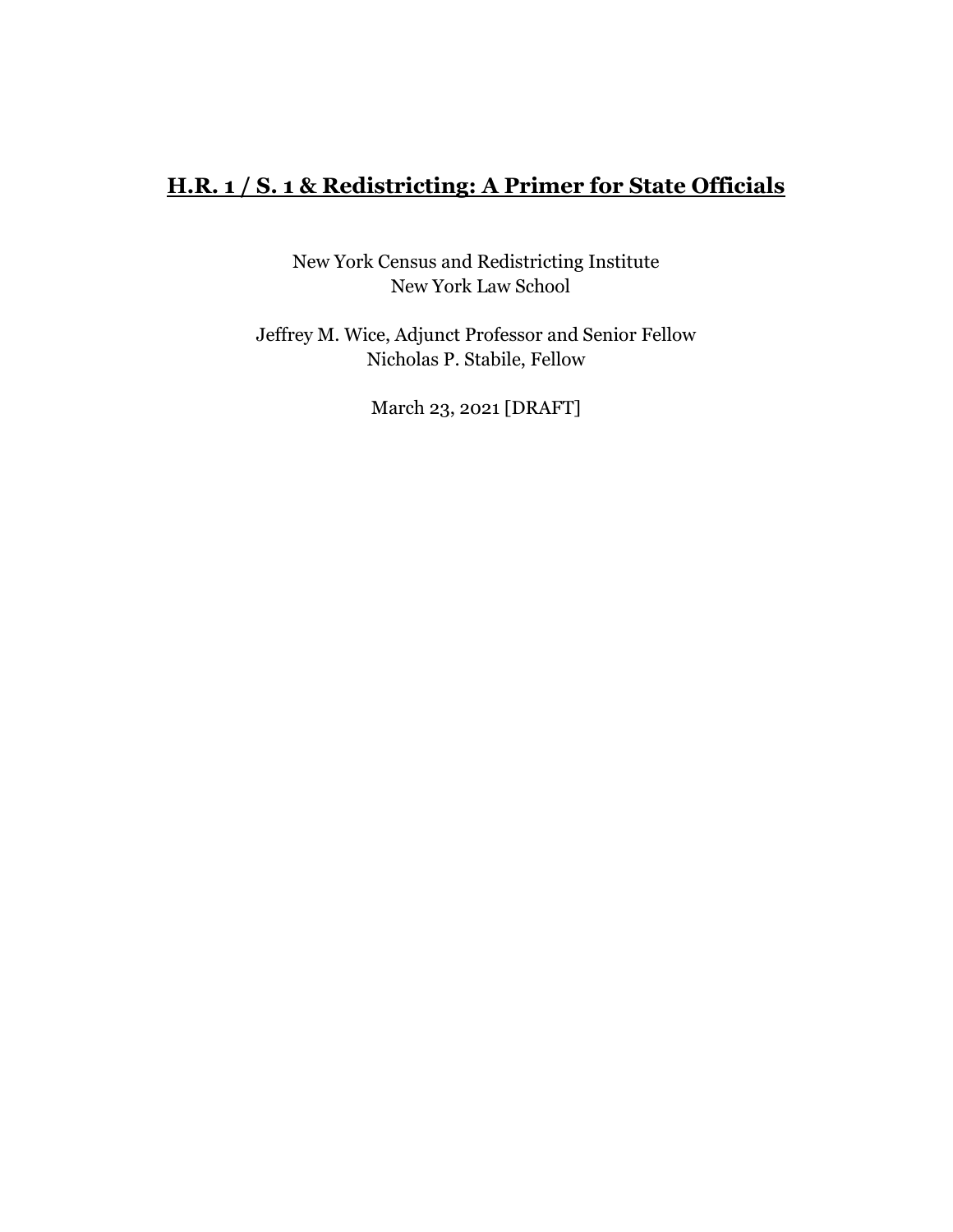# **Table of Contents**

| I. Introduction & Summary                                                      |    |  |  |  |
|--------------------------------------------------------------------------------|----|--|--|--|
| II. The Three Statutorily-Mandated Entities & Their Roles                      |    |  |  |  |
| III. The Timeline for the Redistricting Process                                |    |  |  |  |
| IV. Selecting the 15 Commissioners of the Independent Redistricting Commission |    |  |  |  |
| A. Public Application Process & Commissioner Qualifications                    | 7  |  |  |  |
| B. Choosing the 36-member Selection Pool of Potential Commissioners            | 8  |  |  |  |
| C. Appointing the 15 Commissioners                                             | 10 |  |  |  |
| V. Creating and Enacting the Redistricting Map                                 | 10 |  |  |  |
| A. The Commission's Work                                                       | 11 |  |  |  |
| B. Requirements for the Redistricting Map                                      | 12 |  |  |  |
| VI. H.R. 1's Additional Statutory Requirements                                 |    |  |  |  |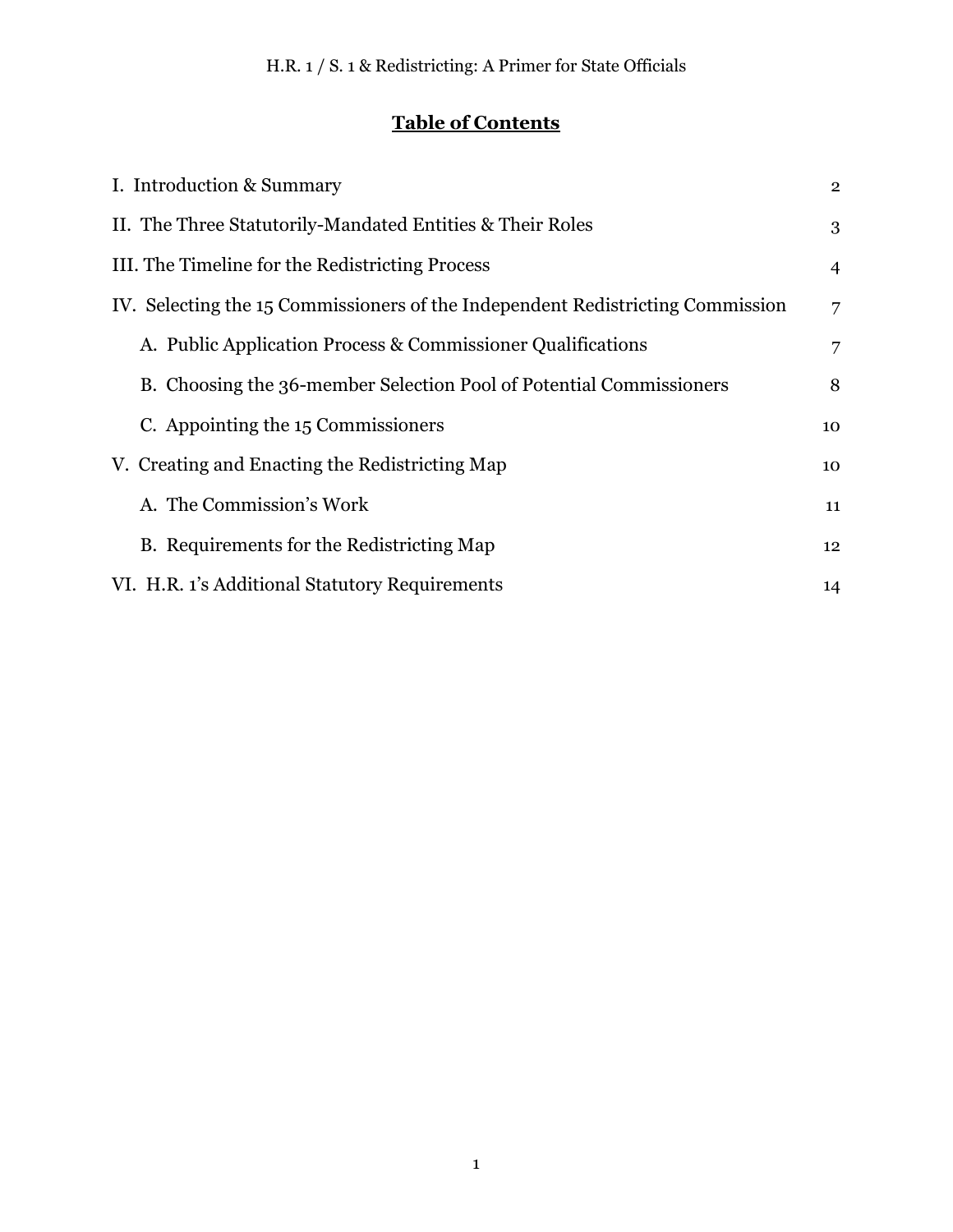#### <span id="page-3-0"></span>**I. Introduction & Summary**

H.R. 1—the For the People Act—mandates significant changes to states' redistricting processes, beginning with the post-2020 census redistricting in 2021. Under H.R. 1, a state's redistricting plan must be approved by an independent redistricting commission, and, if not, a federal three-judge court will draw the district lines.  $[2401(a).]$ <sup>1</sup> H.R. 1 also requires states to submit the final redistricting plan to the Department of Justice prior to enactment "for administrative review".  $[2413(c)(5), Mgr.]$ 

H.R. 1 and S. 1 contain the same substantive requirements, except as noted below.

A state's Independent Redistricting Commission must have 15 members who are selected after a public application process. Commissioners are divided into three categories:

(1) five members affiliated with the party with the highest-vote in the last federal election,

(2) five members affiliated with the party with second-most votes, and

(3) five members unaffiliated with the above two parties.

To begin the appointment process, each State must designate or create a Nonpartisan Agency, which will choose a representative 36-member Selection Pool from qualified public applicants. Then, a politically-appointed Select Committee must approve that Selection Pool. Upon approval, the first six Commissioners are randomly chosen from the 36-member Selection Pool, with two Commissioners from each of the three categories. Those six Commissioners then appoint the final nine Commissioners.  $[2411(a).]$ 

In creating and developing the redistricting map, the 15-member Commission must hold at least six public hearings (four in 2021), take public comment, and maintain a website. [2413, Mgr.] Approving a preliminary and final map requires a majority vote of the Commission, including at least one vote from a member in each of the three categories: party with the most votes, party with the second most votes, and unaffiliated. [2411(b).] The redistricting map must comply with federal law, including "by creating any districts where two or more politically cohesive (e.g., racial) groups . . . are able to elect representatives of choice in coalition with one another" under the Voting Rights Act. The map also must provide "racial, ethnic, and language minorities with an equal opportunity" to participate and elect candidates of their choice; and "respect

<sup>&</sup>lt;sup>1</sup> All cites are to the sections of the law amended by H.R. 1 or by the H.R. 1 Manager's Amendment (as denoted by Mgr.).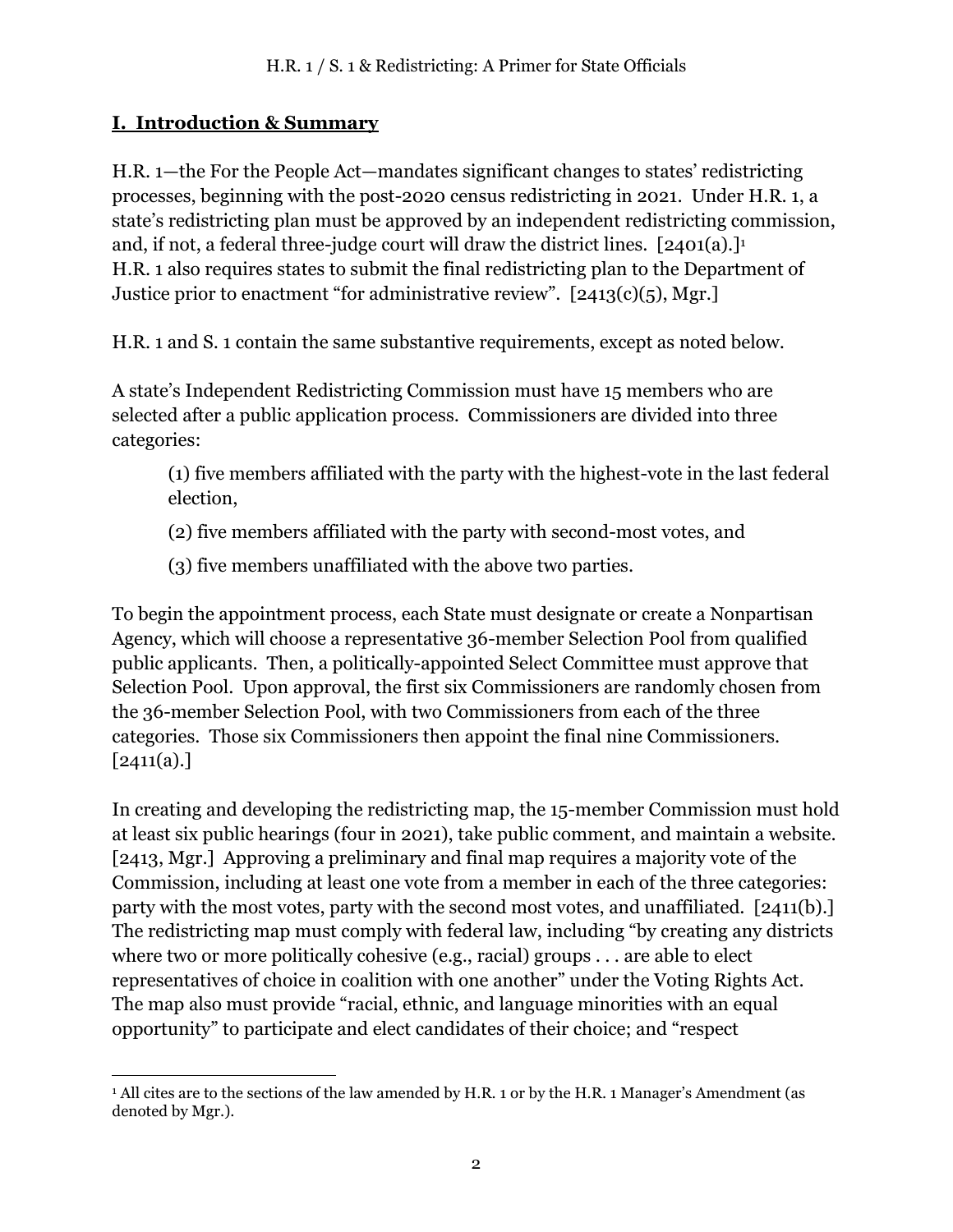communities of interest, neighborhoods, and political subdivisions to the extent practicable." Maps cannot "unduly favor or disfavor any political party." [2413, Mgr.]

A state's existing redistricting commission may qualify as an independent redistricting commission under H.R. 1 if it meets certain statutory requirements. [2401(c).]

To assist with implementation costs, the federal government will, subject to appropriations, provide each state with funds totalling the product of \$150,000 and the number of U.S. Representatives. As an example, a state with a 10-seat House delegation would receive \$1,500,000. [2431.]

This primer describes in greater detail:

- (1) the three statutorily-mandated entities in the redistricting process,
- (2) the timeline for the redistricting process, both in 2021 and in 2030 and beyond,
- (3) the process for appointing Commissioners and the statutory qualifications for those Commissioners,
- $(4)$  the process for approving the new district maps and the statutory requirements for those maps, and
- <span id="page-4-0"></span>(5) H.R. 1's additional requirements.

## **II. The Three Statutorily-Mandated Entities & Their Roles**

H.R. 1 requires each state to establish three entities:

- (1) the Independent Redistricting Commission,
- (2) a "Nonpartisan Agency" to administer the process of selecting Commissioners, and
- (3) a politically-appointed "Select Committee on Redistricting" to assist with that selection process.

The **Independent Redistricting Commission** must develop and approve the new district map. [2413(d).] It consists of 15 Commissioners, who are members of the public, have applied through the nonpartisan agency, and are appointed as described below. [2411(a).]

The 15 Commissioners are broken into three categories:

- (1) five members of the political party whose candidates received the most votes in the most recent statewide election for federal office (the "majority category"),
- (2)five members of the party who received the second most votes in that election (the "minority category") and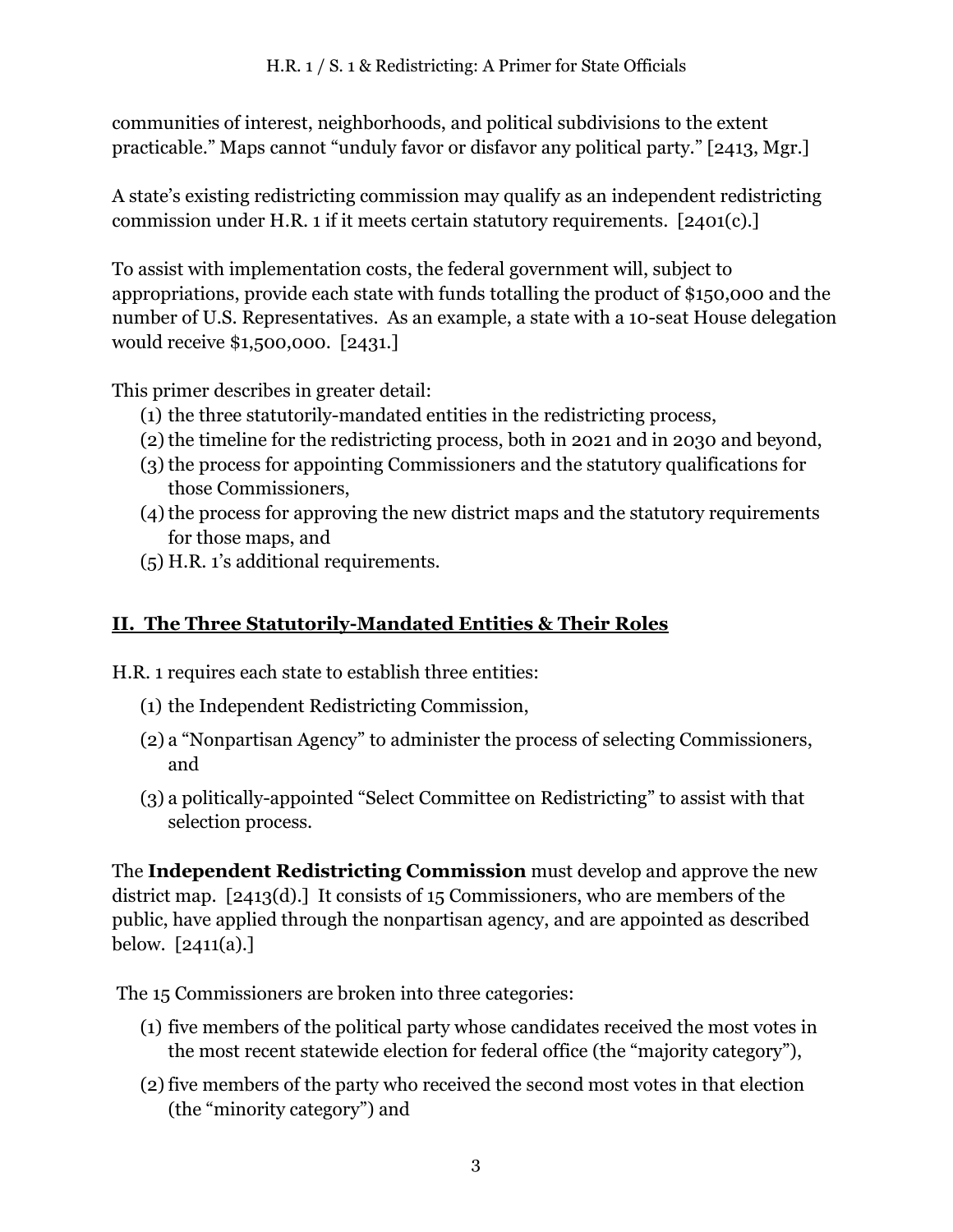(3) five members unaffiliated with either of the above two parties (the "unaffiliated category"). [2411(a).]

The first six of the Commissioners (two in each category) are appointed by random selection from the 36-member Selection Pool created by the Nonpartisan Agency. The first six Commissioners then appoint the final nine Commissioners (three in each category). [2411(a).]

If the Commission fails to approve the map by the statutory deadline, then a three-judge federal panel will draw the district lines. [2401(a).]

The **Nonpartisan Agency** administers the process of selecting the Commissioners of the Independent Redistricting Commission. The State may create a new agency or designate an existing agency in the "legislative branch" to serve as the Nonpartisan Agency, as long as the agency is nonpartisan.<sup>2</sup> [2414(a).] This Agency solicits and accepts applications to serve as Commissioners from the general public, vets those applicants to ensure they meet the statutory qualifications, and creates the 36-person "Selection Pool" of potential Commissioners from qualified applicants. Then, once the Select Committee on Redistricting accepts the Selection Pool, it randomly selects the first six Commissioners (two in each category) from that Selection Pool. [2411.]

The **Select Committee on Redistricting** approves or disapproves the 36-member Selection Pool created by the Nonpartisan Agency. It is a four-member body, with one state legislator appointed by each of the four major party legislative leaders: the majority leader and minority of the upper house, and the majority and minority leader of the lower house.3 [2414(b).] **S. 1 states that "[n]othing in this subsection may be construed to prohibit the leader of any political party in a legislature from appointment to the Select Committee on Redistricting." H.R. 1 appears to contain this language for the 2021 redistricting but not the 2030+ redistrictings. [2414(b)(5)]**

### <span id="page-5-0"></span>**III. The Timeline for the Redistricting Process**

<sup>2</sup> Under H.R.1, "an agency shall be considered to be nonpartisan if under law the agency— (A) is required to provide services on a nonpartisan basis; (B) is required to maintain impartiality; and (C) is prohibited from advocating for the adoption or rejection of any legislative proposal."  $[2414(a)(2).]$ 

<sup>3</sup> In a unicameral legislature, the majority leader and the minority leader each appoint two legislators.  $[2414(b)(3).]$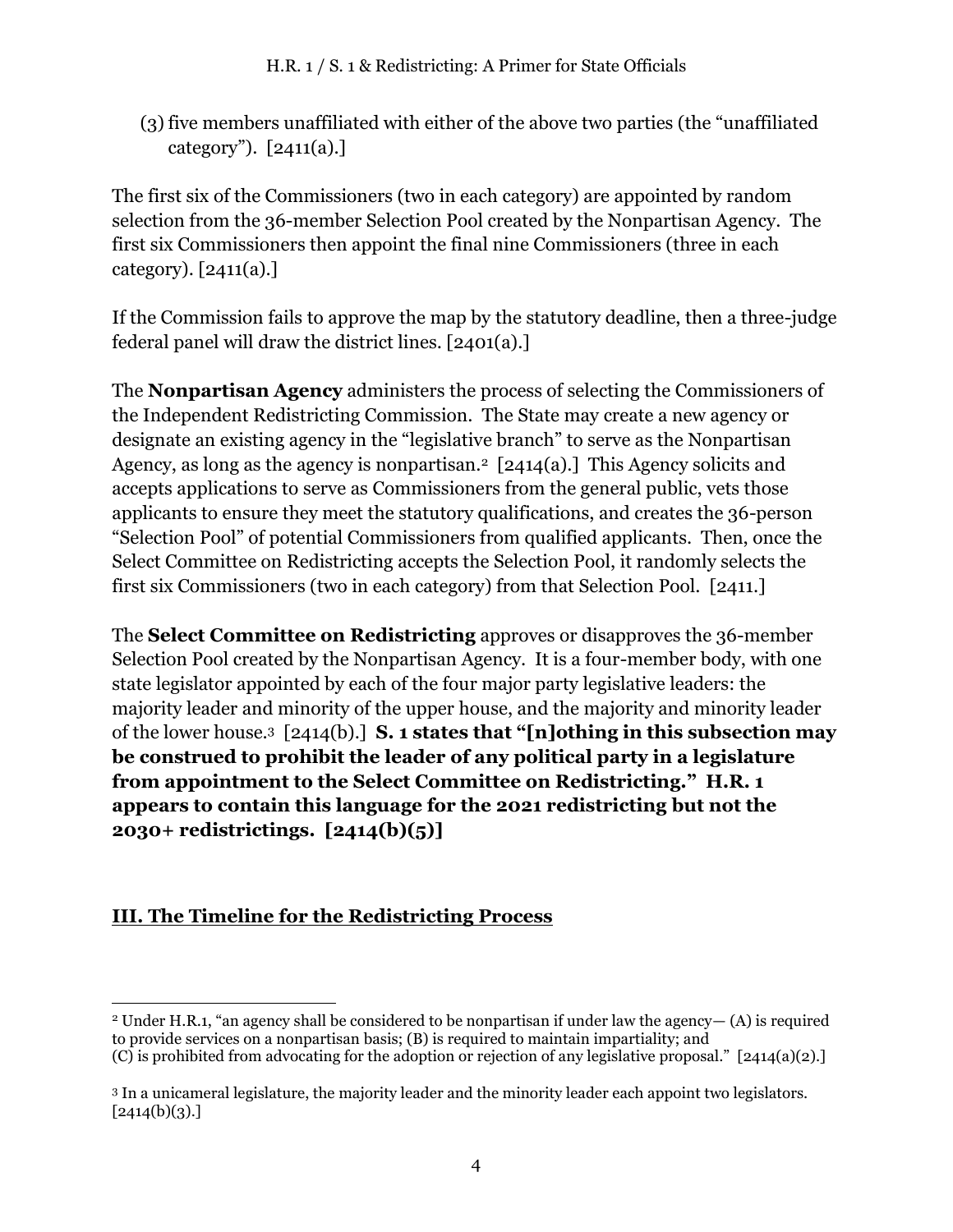H.R. 1 creates a series of deadlines for the redistricting process, with differing deadlines for the post-2020 census redistricting and the redistrictings in 2030 and beyond. If certain of these deadlines are missed, then a federal three-judge panel creates the new district lines.

Below is a chart of these deadlines, along with the four triggers for the federal threejudge panel.

| <b>For 2020</b>                                                     | For 2030+                                                                                 | Event                                                                                                                                                                                                                                                             |  |  |
|---------------------------------------------------------------------|-------------------------------------------------------------------------------------------|-------------------------------------------------------------------------------------------------------------------------------------------------------------------------------------------------------------------------------------------------------------------|--|--|
| <b>Creating the Entities</b>                                        |                                                                                           |                                                                                                                                                                                                                                                                   |  |  |
| June 1,<br>2021                                                     | October 15,<br>2029                                                                       | The State must establish or designate the Nonpartisan Agency.<br>If a State fails to establish or designate the Nonpartisan Agency,<br>then a federal three-judge panel draws the map. $[2442, 2421(f).]$                                                         |  |  |
| June 15,<br>2021                                                    | January 15,<br>2030                                                                       | Legislative leaders must appoint the four-member Select<br><b>Committee on Redistricting.</b><br>If legislative leaders fail to appoint these members, then a federal<br>three-judge panel draws the map. [2442, 2421(f).]                                        |  |  |
| Appointing Commissioners to the Independent Redistricting Committee |                                                                                           |                                                                                                                                                                                                                                                                   |  |  |
| July 15,<br>2021                                                    | June 15,<br>2030                                                                          | The Nonpartisan Agency must submit the initial Selection Pool of<br>36 individuals for Commissioner-along with a report explaining their<br>selection—to the Select Committee for Redistricting and post on the<br>Agency's website.                              |  |  |
| July 15,<br>2021                                                    | June 15,<br>2030                                                                          | Public comment period on the initial Selection Pool begins.                                                                                                                                                                                                       |  |  |
| July 29,<br>2021                                                    | June 29,<br>2030                                                                          | Public comment period on the initial Selection Pool ends.                                                                                                                                                                                                         |  |  |
| August 1,<br>2021                                                   | <b>Between</b><br>June 30<br>and July 6,<br>2030<br>(15 to 21)<br>days after<br>receiving | The Select Committee for Redistricting must accept or reject the<br>initial Selection Pool.<br>In 2021, if the Select Committee rejects the initial Selection Pool,<br>then a federal three-judge panel draws the map. [2442]<br>In 2030+, the following process: |  |  |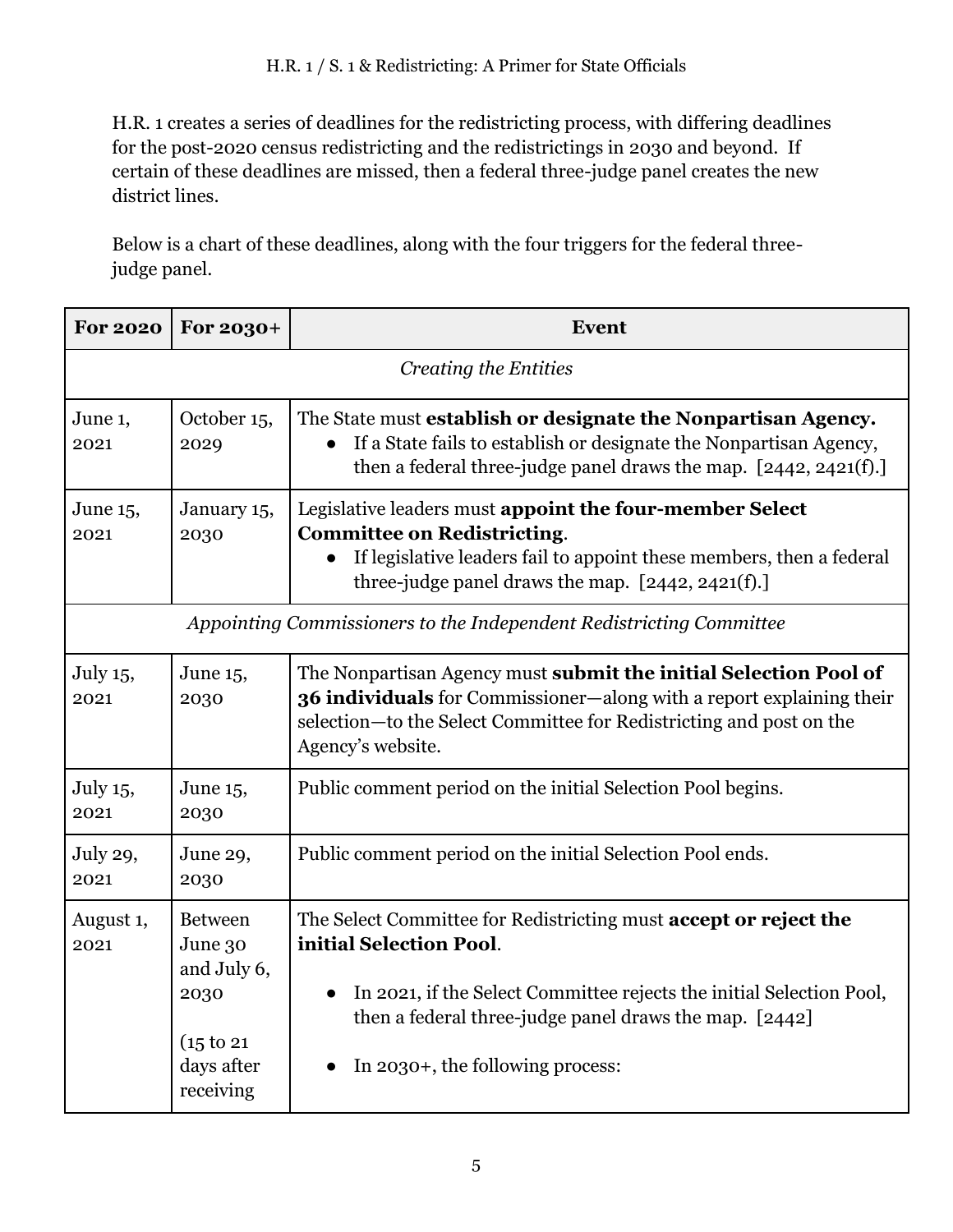## H.R. 1 / S. 1 & Redistricting: A Primer for State Officials

| <b>For 2020</b>                                                                                          | For 2030+             | <b>Event</b>                                                                                                                                                                                                                                                                                                                                                                                                                                                                                                                                                                                                                                                                    |  |  |
|----------------------------------------------------------------------------------------------------------|-----------------------|---------------------------------------------------------------------------------------------------------------------------------------------------------------------------------------------------------------------------------------------------------------------------------------------------------------------------------------------------------------------------------------------------------------------------------------------------------------------------------------------------------------------------------------------------------------------------------------------------------------------------------------------------------------------------------|--|--|
|                                                                                                          | the Selecton<br>Pool) | If the Select Committee rejects the initial Selection Pool,<br>$\bigcirc$<br>then, by 14 days after that rejection, the Nonpartisan<br>Agency must submit a first replacement pool.<br>By 21 days after receipt, the Select Committee must accept<br>$\bigcirc$<br>or reject.<br>If Select Committee rejects a first replacement pool,<br>then by 14 days after rejection, the Nonpartisan<br>Agency must submit a second replacement pool.<br>By $\sim$ 14 days after receipt, the Select Committee must<br>$\bigcirc$<br>accept or reject.<br>If the Select Committee rejects the second<br>replacement pool, then a federal three-judge panel<br>draws the map. $[2421(f).]$ |  |  |
| August 5,<br>2021<br>(2451)                                                                              | October 1,<br>2030.   | The Nonpartisan Agency, on 15 days' notice, must hold a public<br>meeting and appoint the first six Commissioners: two randomly<br>from the majority category, two randomly from the minority category,<br>two randomly from the unaffiliated category. Agency also must<br>designate two alternates, randomly, from each category.                                                                                                                                                                                                                                                                                                                                             |  |  |
| August 15,<br>2021                                                                                       | November<br>15, 2030  | The six-existing Commission Members, on 15 days' notice, must hold a<br>public meeting and appoint the final nine Commissioners: three<br>from each category, along with two alternates from each category.                                                                                                                                                                                                                                                                                                                                                                                                                                                                     |  |  |
|                                                                                                          | January 15,<br>2031   | The Nonpartisan Agency must provide training to Commissioners<br>on their role and their obligations under the Voting Rights Act of 1965.                                                                                                                                                                                                                                                                                                                                                                                                                                                                                                                                       |  |  |
| Creating, Publishing, and Approving the Maps by the Commission                                           |                       |                                                                                                                                                                                                                                                                                                                                                                                                                                                                                                                                                                                                                                                                                 |  |  |
|                                                                                                          | January 1,<br>2031    | Public comment period begins. The Commission must publish a public<br>website.                                                                                                                                                                                                                                                                                                                                                                                                                                                                                                                                                                                                  |  |  |
| Prior to publishing<br>preliminary plan                                                                  |                       | The Commission must hold at least three public hearings, with 14<br>days' notice. (Two public hearings in 2021.)                                                                                                                                                                                                                                                                                                                                                                                                                                                                                                                                                                |  |  |
| Commission <b>publishes preliminary plan</b> (with 14 days' notice), and public comment period<br>begins |                       |                                                                                                                                                                                                                                                                                                                                                                                                                                                                                                                                                                                                                                                                                 |  |  |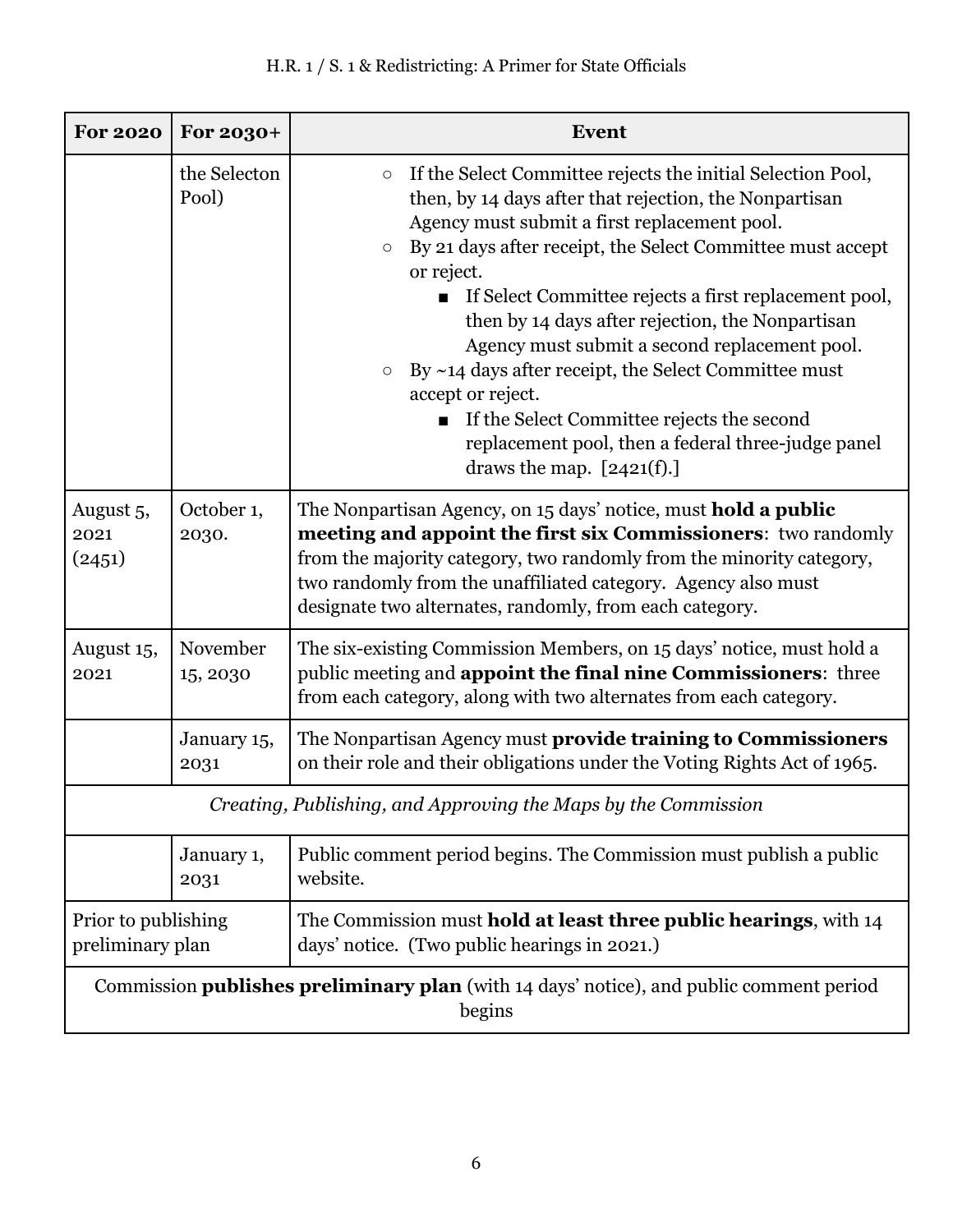| <b>For 2020</b>                                          | For 2030+                                                                         | Event                                                                                                                                                                                                                                                               |
|----------------------------------------------------------|-----------------------------------------------------------------------------------|---------------------------------------------------------------------------------------------------------------------------------------------------------------------------------------------------------------------------------------------------------------------|
| No less than 30 days<br>after publishing primary<br>plan |                                                                                   | Public comment period on preliminary plan ends                                                                                                                                                                                                                      |
| Before publishing final<br>plan                          |                                                                                   | The Commission must <b>hold at least three public hearings</b> , with 14<br>days' notice. (Two public hearings in 2021.)                                                                                                                                            |
| 14 days before meeting<br>to approve final plan          |                                                                                   | The Commission must publish the final redistricting plan.                                                                                                                                                                                                           |
| November<br>15, 2021                                     | October 1,<br>2031 or 8<br>months<br>after receipt<br>of<br>apport'ment<br>notice | The Commission, on 15 days' notice, must <b>hold a public meeting and</b><br>vote to approve the final redistricting plan.<br>If the Commission fails to approve the final plan, then a federal<br>$\bullet$<br>three-judge panel draws the map. $[2442, 2421(f).]$ |
|                                                          | December<br>15, 2030/31                                                           | If a federal three-judge panel is drawing the map, the Court must publish<br>the redistricting plan by this date.                                                                                                                                                   |

### <span id="page-8-0"></span>**IV. Selecting the 15 Commissioners of the Independent Redistricting Commission**

Fifteen individuals are selected to serve as Commissioners of the Independent Redistricting Commission, with the Nonpartisan Agency and the Select Committee on Redistricting both playing a role in the selection process. This section describes that selection process and the statutory requirements for Commissioners.

## **A. Public Application Process & Commissioner Qualifications**

<span id="page-8-1"></span>Commissioner membership is open to any member of the general public who applies and meets the necessary qualifications.

The Nonpartisan Agency must "take such steps as may be necessary" to ensure the State's residents across "geographic regions and demographic groups" are aware of the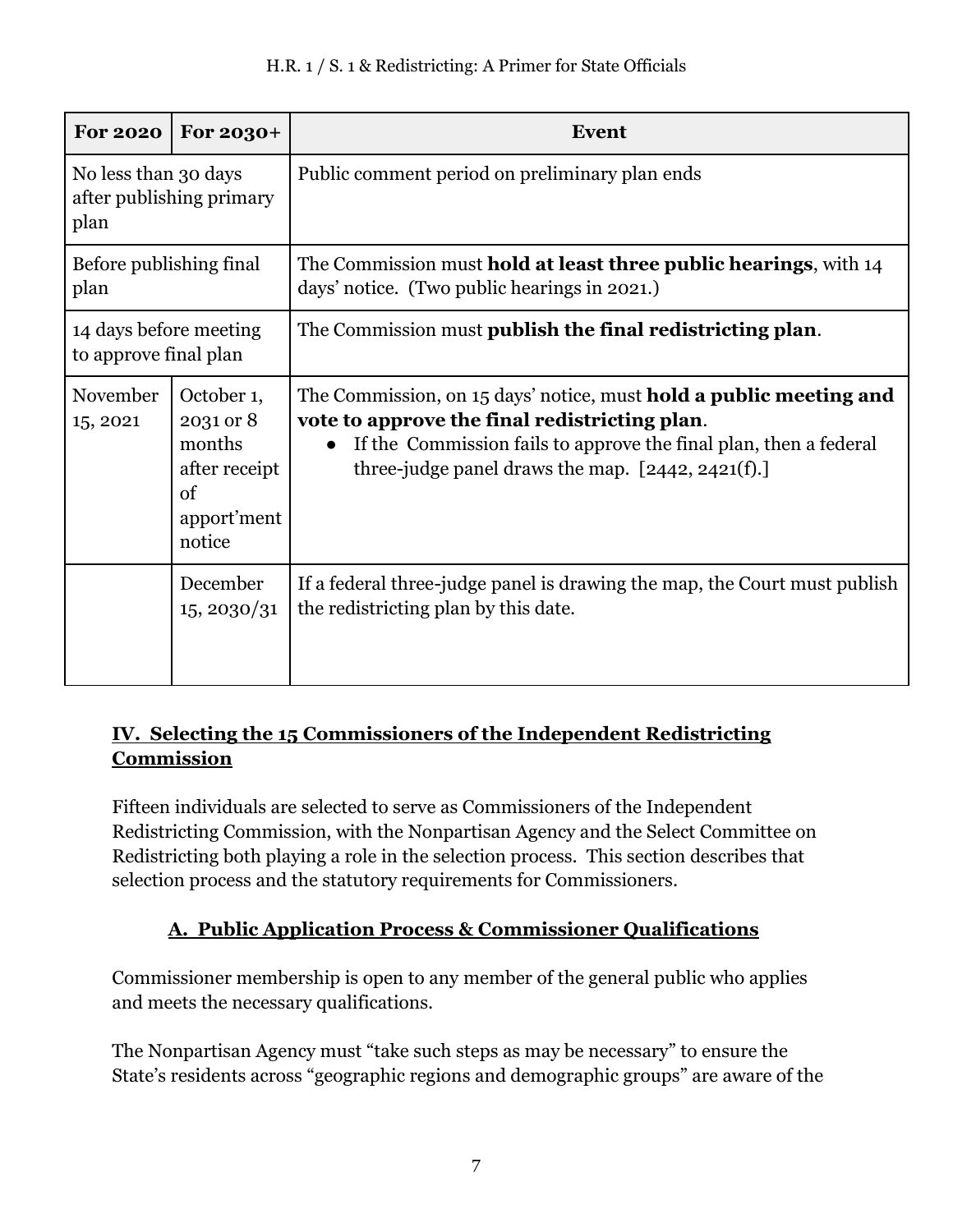application process, including through "newspapers, broadcast media, and online sources, including ethnic media." [2412(b)(5).]

Applicants must submit an application, under penalty of perjury, that contains their name, demographic and financial information, party affiliation, the "reasons the individual desires to serve," information concerning their ability "to be fair and impartial," and an assurance that the applicant in committed to carrying out their duties in an "honest, independent, and impartial fashion," among others. [2412(a).]

H.R. 1 mandates the following requirements for Commissioners and members of the Selection Pool:

- 1. Commissioners must be registered to vote as of the date of appointment.
- 2. Commissioners must be continuously registered for 3 years in the same party (or not with a party).
- 3. Commissioners or immediate family member cannot, for 10 years prior to the date of appointment, have
	- a. held office,
	- b. been a candidate for office,
	- c. served as an officer of a political party or "officer, employee, or paid consultant of a campaign committee of a candidate",
	- d. been a registered lobbyist under federal, state, or local law,
	- e. been an employee of an elected public officials o, a contractor with state government,
	- f. donated more than \$1,000 in the aggregate during the period to any candidate or pac, or
	- g. been agent of foreign principal under federal law.
- 4. Commissioners cannot have violated the Federal Election Campaign Act of 1971 in the past 10 years prior to the date of appointment. [2412(a).]

### <span id="page-9-0"></span>**B. Choosing the 36-member Selection Pool of Potential Commissioners**

Before choosing the 36-member Selection Pool, the Nonpartisan Agency must conduct interviews of applicants under oath to ensure they meet the necessary qualifications. For the 15 individuals appointed to the Commission, the transcripts of the interviews must be released to the public with the agency's appointment report. [2412(b)(3).]

From qualified applicants, the Nonpartisan Agency chooses an initial Selection Pool of 36 applicants. [2412(b)(1).]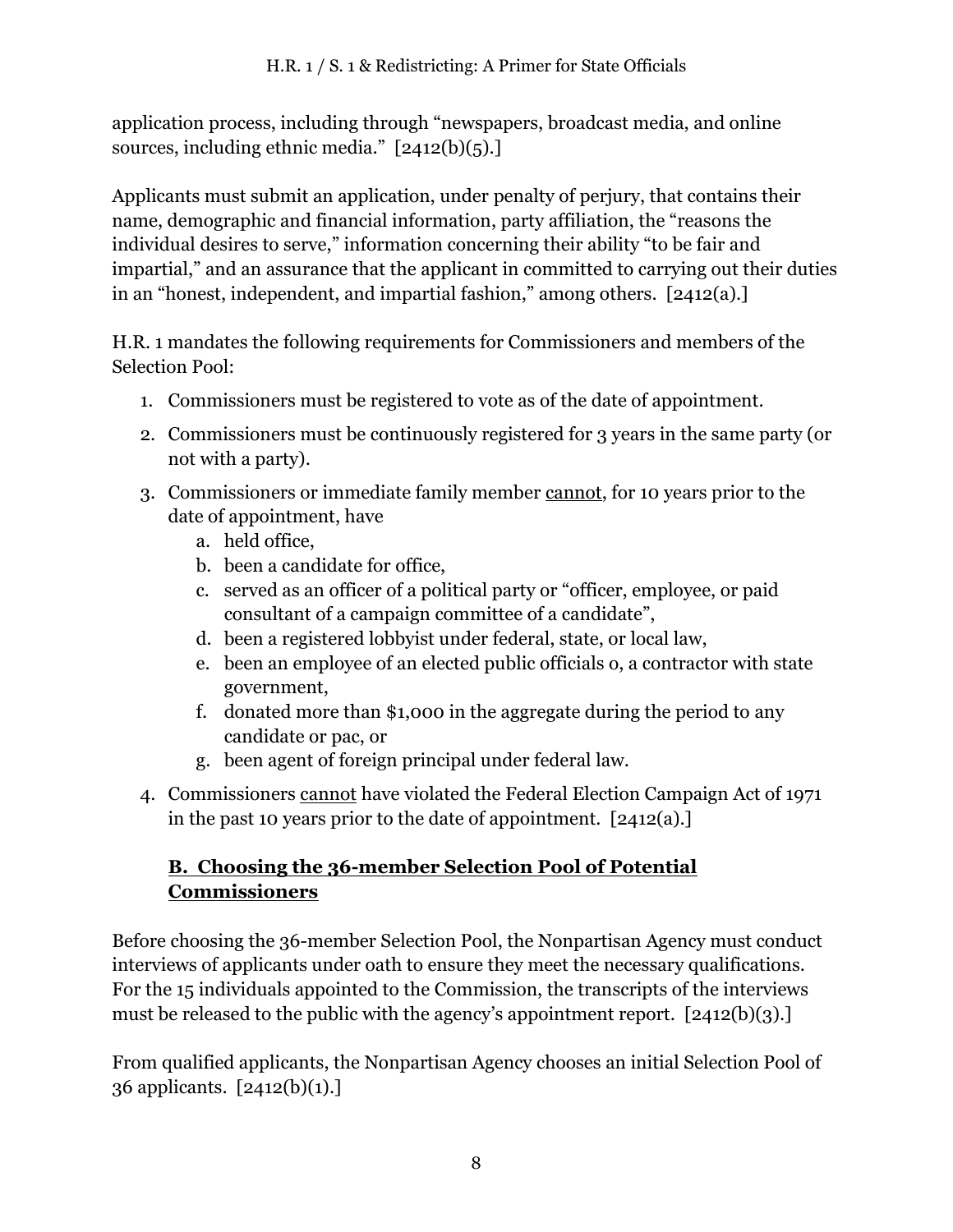In choosing this initial Selection Pool, the Nonpartisan Agency must:

- 1. choose 12 members in each of the three categories :
	- members of the political party whose candidates received the most votes in the most recent statewide election for federal office (the "majority category"),
	- members of the party who received the second most votes in that election (the "minority category") and
	- five members unaffiliated with either of the above two parties (the "unaffiliated category"). [2411(a).]
- 2. ensure the pool is "representative of the demographic groups . . . and geographic regions of the State" and includes applicants who would "allow racial, ethnic, and language minorities" protected under the Voting Rights Act a "meaningful opportunity to participate".  $[2412(b)(2).]$
- 3. "take into consideration the analytical skills of the individuals and their ability to work on an impartial basis." [2412(b)(2).]

Once the Nonpartisan Agency selects the 36-member Selection Pool, it submits the Pool to the Select Committee on Redistricting, along with a report on "the process by which the pool was developed," "a description of how the individuals in the pool meet the eligibility criteria," and "how the pool reflects" the statutory factors. [2412(b)(6).] The Agency must also post this information on its website. The public then has 14 days to comment on the Selection Pool. [2412(b)(7).]

The four-member Select Committee must approve or reject the Selection Pool, by majority vote, between 15 and 21 days after receipt. [2412(b)(8).]

In 2021, if the Select Committee rejects the initial Selection Pool, then a federal threejudge panel draws the map.  $[2452(b)(7).]$ 

In 2030 and beyond, if the Select Committee rejects the initial Selection Pool, then up to two replacement selection pools are submitted for approval. If both pools are rejected, then a federal three-judge panel draws the map.  $[2412(c),(d)]$  Specifically, within 14 days after rejection of the initial Selection Pool, the Nonpartisan Agency must submit a first replacement Selection Pool. That replacement pool must have at least one individual not in the initial Selection Pool. Within 21 days after receipt, the Select Committee accepts or rejects the first replacement Selection Pool. If the Select Committee rejects, the Nonpartisan Agency submits a second replacement Selection Pool. Within ~14 days after receipt, the Select Committee accepts or rejects. If the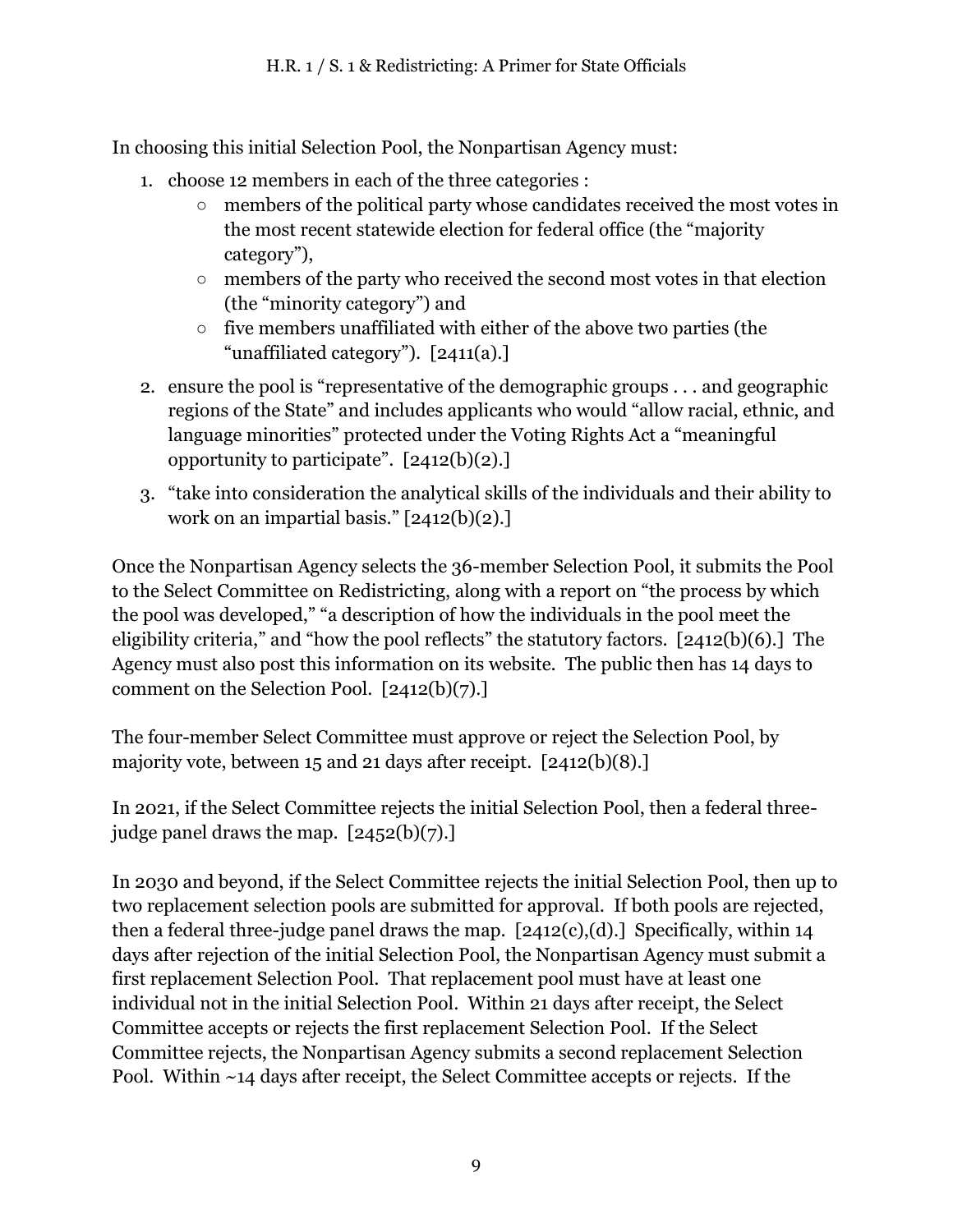Select Committee rejects the second replacement pool, then a federal three-judge panel draws the map.  $[2412(c), (d).]$ 

#### **C. Appointing the 15 Commissioners**

<span id="page-11-0"></span>After the 36-member Selection Pool has been approved by the Select Committee, the 15 Commissioners are then appointed from this Pool. The 15 Commissioners are broken into three categories:

- 1. five members from the majority party category,
- 2. five members from the minority party category,
- 3. five members from the unaffiliated party category. [2411(a).]

This appointment process occurs in two stages, with the first six Commissioners appointed by the Nonpartisan Agency and then the remaining nine appointed by the first six Commissioners.

First, the Nonpartisan Agency must hold a public meeting, on 15 days' notice, and appoint the first six Commissioners: two randomly chosen from the majority category, two randomly chosen from minority category, two randomly chosen from the unaffiliated category. The Agency also must designate six alternates, two from each category, also randomly chosen.  $[2411(a)(1)(A).]$ 

Second, the six-existing Commissioners must then hold a public meeting, on 15 days' notice, and appoint the final nine Commissioners—three from each category—along with two alternates from each category. For this appointment, four (of six) affirmative votes are needed, including one from each of the three categories. In addition, the Commissioners must "ensure the membership is representative of the demographic groups . . . and geographic regions of the State" and provides "racial, ethnic, and language minorities" protected under the Voting Rights Act a "meaningful opportunity to participate".  $[2411(a).]$ 

### <span id="page-11-1"></span>**V. Creating and Enacting the Redistricting Plan**

After the 15 Commissioners are appointed, the Commission begins its work to create, publish, and approve the redistricting map. This section describes the Commission's work and the statutory requirements for the redistricting map.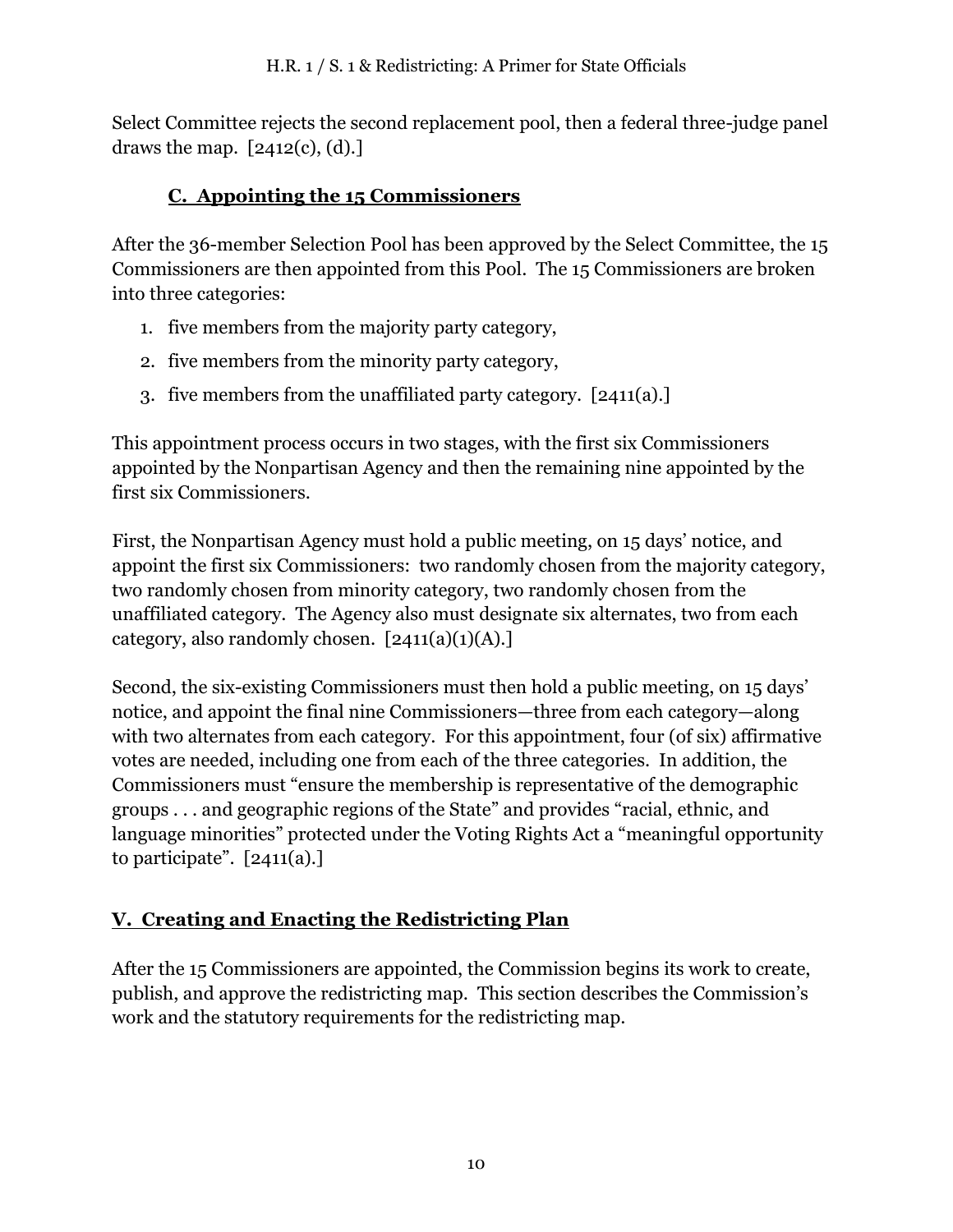## **A. The Commission's Work**

<span id="page-12-0"></span>Approving a preliminary or final redistricting plan, entering into contracts, or taking any other action requires a majority vote of the Commission, including at least one vote from a member in each of the three categories. [2411(b).]

The Chair of the Commission is chosen by majority vote of the members, and must be from the unaffiliated category. [2411(b).] Any Commissioner may be removed by a majority of vote of the remaining Commissioners, if "shown by preponderance of the evidence that the member is not eligible to serve". [2411(5).] The Nonpartisan Agency must provide training to Commissioners on their role and their obligations under the Voting Rights Act of 1965. [2414(a).]

The Commission must hold public meetings, take into consideration public comments, publish notices in all languages required under the Voting Rights Act, and carry out its duties in an "open and transparent manner." [2413(b).] By January 1 after appointment, it must maintain a public website with a litany of information, and livestream all hearings. Members of the public may submit maps for consideration and which must be posted on the Commission's website. [2413(b)(2).] The Commission may hire staff and vendors, subject to certain statutory limits and disclosure requirements.  $[2411(c).]$ 

The Commission must approve and publish a preliminary redistricting plan<sup>4</sup> and the final redistricting plan.  $[2413(c), (d).]$  In total, the Commission must hold at least six public hearings (but only four in 2021) before approving the final redistricting plan. [2413(c), 2453.] When publishing a redistricting plan, the Commission must include a written evaluation measuring the plan "against external metrics which cover [the statutory criteria], including the impact of the plan on the ability of communities of color to elect candidates of choice, measures of partisan fairness using multiple accepted methodologies, and the degree to which the plan preserves or divides communities of interest." [2413(e).]

Approval of the preliminary and final redistricting plan requires a majority vote of the Commission, including at least one vote from a member in each of the three categories. [2413(c)(4), Mgr.] Moreover, prior to enactment, the Commission must submit the final redistricting plan to the U.S. Department of Justice "for administrative review."  $[2413(c)(5),$  Mgr.] The final redistricting plan is deemed enacted 45 days after the Commission's vote to approve. [2413(d).]

<sup>4</sup> The Commission may publish additional preliminary plans, with the attendant public hearings.  $[2413(c)(6).]$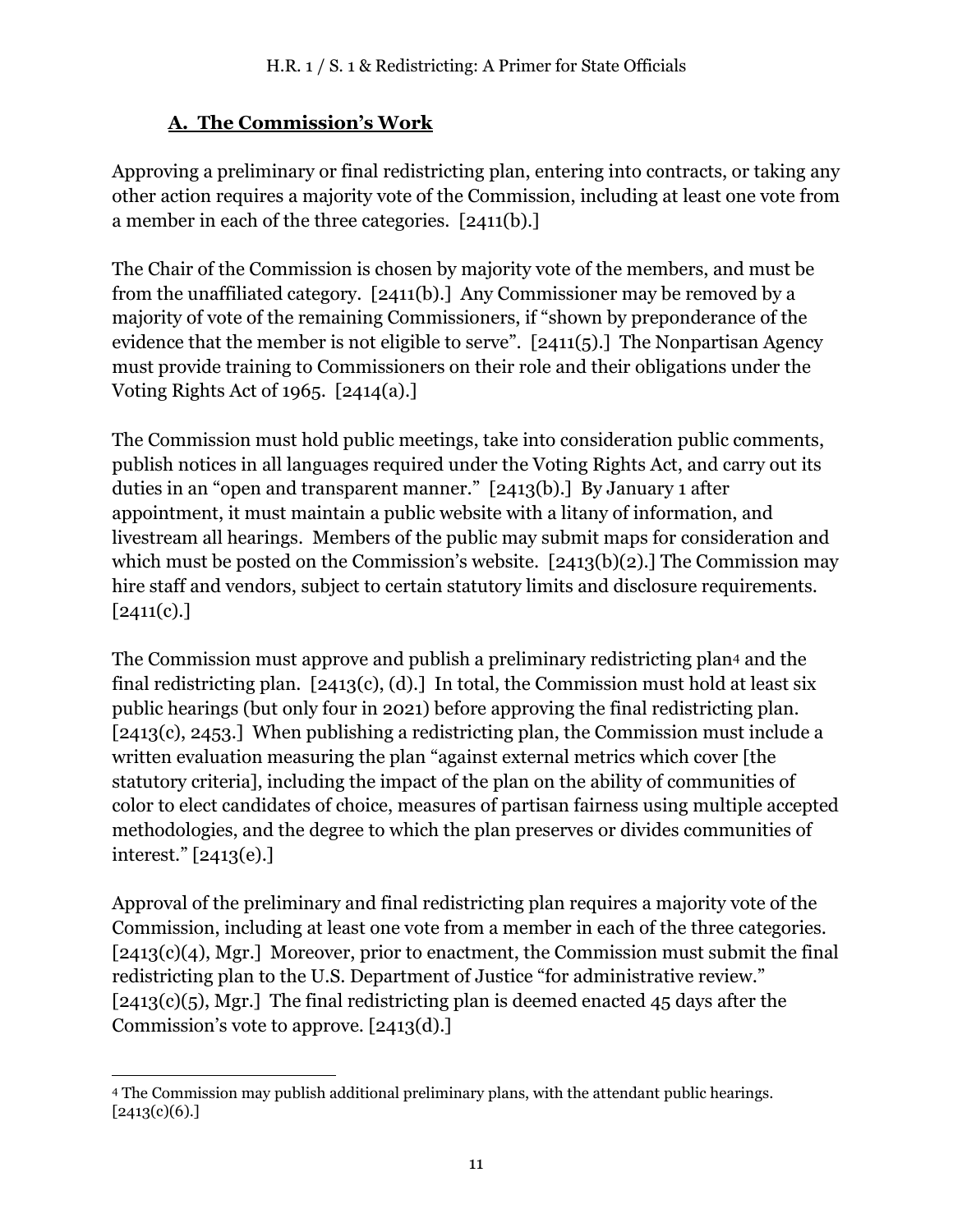Below is an outline of the Commission's work:

- First Set of Hearings. Before developing a preliminary redistricting plan, the Commission must hold at least three public hearings (two in 2021), on 14 days' notice.
- Publishing Preliminary Plan. Then, with majority vote of the Commission, including at least one vote from a member in each of the three categories, the Commission holds a public hearing, on 14 days' notice, to approve and publish the preliminary redistricting plan, along with "a report that includes the commission's responses to any public comments received."
- Public Comment Period. Public comment must be open for at least thirty days after publishing the preliminary redistricting plan.
- Second Set of Hearings. Before publishing the final plan, the Commission must hold at least three additional public hearings (two in 2021), on 14 days' notice.
- Publishing Final Plan. At least 14 days before the meeting to approve the final redistricting plan, the Commission must publish the final plan, along with all relevant maps; a report providing the background for the plan and the reasons for the final plan, including responses to public comments; and the metrics report (described above).
- Meeting to Approval Final Plan. The Commission then must hold a meeting, on 14 days' notice, to approve the final redistricting plan.
- Submission to DOJ for Review. Prior to enactment, the Commission must submit the final redistricting plan to the U.S. Department of Justice for administrative review.
- Enactment of Final Plan. The final redistricting plan is deemed enacted 45 days after approval by the Commission.

 $[2413(c), 2453, 2413(c)(5), Mgr., 2413(d)]$ 

## **B. Requirements for the Redistricting Map**

<span id="page-13-0"></span>Under H.R. 1, the single-member districts contained in the redistricting plan must meet the following requirements "in order of priority":

- A. Districts shall "comply with the United States Constitution, including the requirement that they equalize total population."
- B. Districts shall comply with the Voting Rights Act, "including by creating any districts where two or more politically cohesive groups protected by such Act are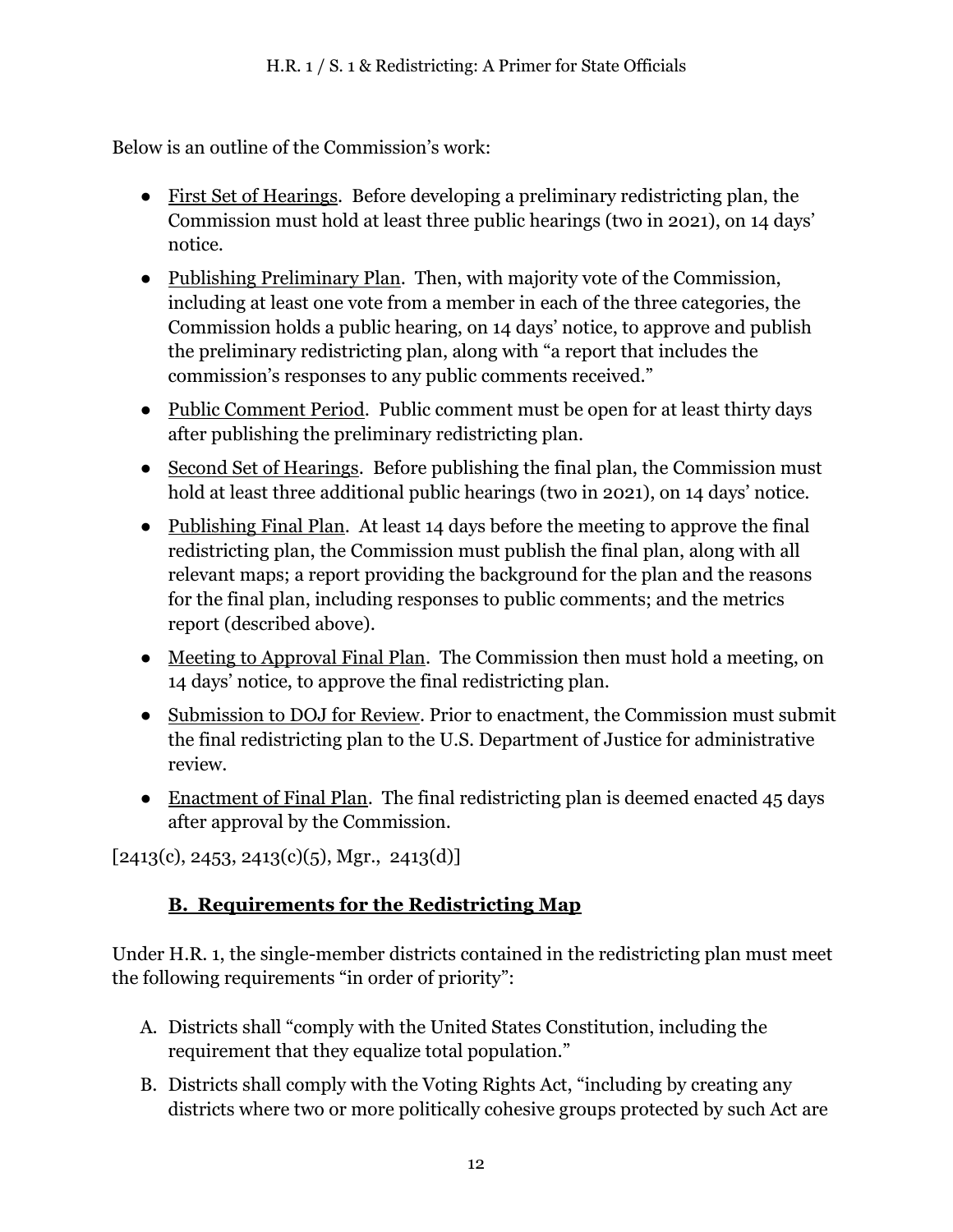able to elect representatives of choice in coalition with one another," and all other applicable federal laws."

- C. Districts shall "be drawn, to the extent that the totality of the circumstances warrant, to ensure the practical ability of a group protected under the [Voting Rights Act] to participate in the political process and to nominate candidates and to elect representatives of choice is not diluted or diminished, regardless of whether or not such protected group constitutes a majority of a district's citizen voting age population."
- D. Districts shall "respect communities of interest, neighborhoods, and political subdivisions to the extent practicable and after compliance with the requirements of subparagraphs (A) through (c) [above.]"

[2403(a), Mgr.]

H.R. 1 defines a community of interest "as an area with recognized similarities of interests, including but not limited to ethnic, racial, economic, tribal, social, cultural, geographic or historic identities," which, "in certain circumstances, [may] include political subdivisions such as counties, municipalities, tribal lands and reservations, or school districts, but shall not include common relationships with political parties or political candidates." [2413, 2403(a) Mgr.]

H.R. 1 also restricts partisan considerations when drawing the map. Under H.R. 1, the redistricting plan cannot, "when considered on a Statewide basis, be drawn with the intent<sup>5</sup> or the effect of unduly favoring or disfavoring any political party." [2403(b), Mgr.]

Determining whether the plan has "the effect of unduly favoring or disfavoring" a political party is "based on the totality of circumstances, including evidence regarding the durability and severity of a plan's partisan bias." [2403(b), Mgr.] A redistricting plan "shall be deemed to have the effect of unduly favoring or disfavoring a political party" if two criteria are satisfied:

● (i) "modeling based on relevant historical voting patterns shows that the plan is statistically likely to result in a partisan bias [of more than 1-2 seats depending on delegation size] as determined using quantitative measures of partisan fairness, which may include, but are not limited to, the seats to-votes curve for an enacted plan, the efficiency gap, the declination, partisan asymmetry, and the mean-

<sup>5</sup> Under H.R. 1, when determining whether a plan is drawn with the intent of unduly favoring or disfavoring a party, "a rebuttable presumption shall exist that a redistricting plan enacted by the legislature of a State was not enacted with [such] intent" if ⅓ members of the minority party in each house supported the plan. [2403(b)(3), Mgr.] H.R. 1, however, also requires that all redistricting occurs via an independent redistricting commission, not the legislature, so this provision may have no effect.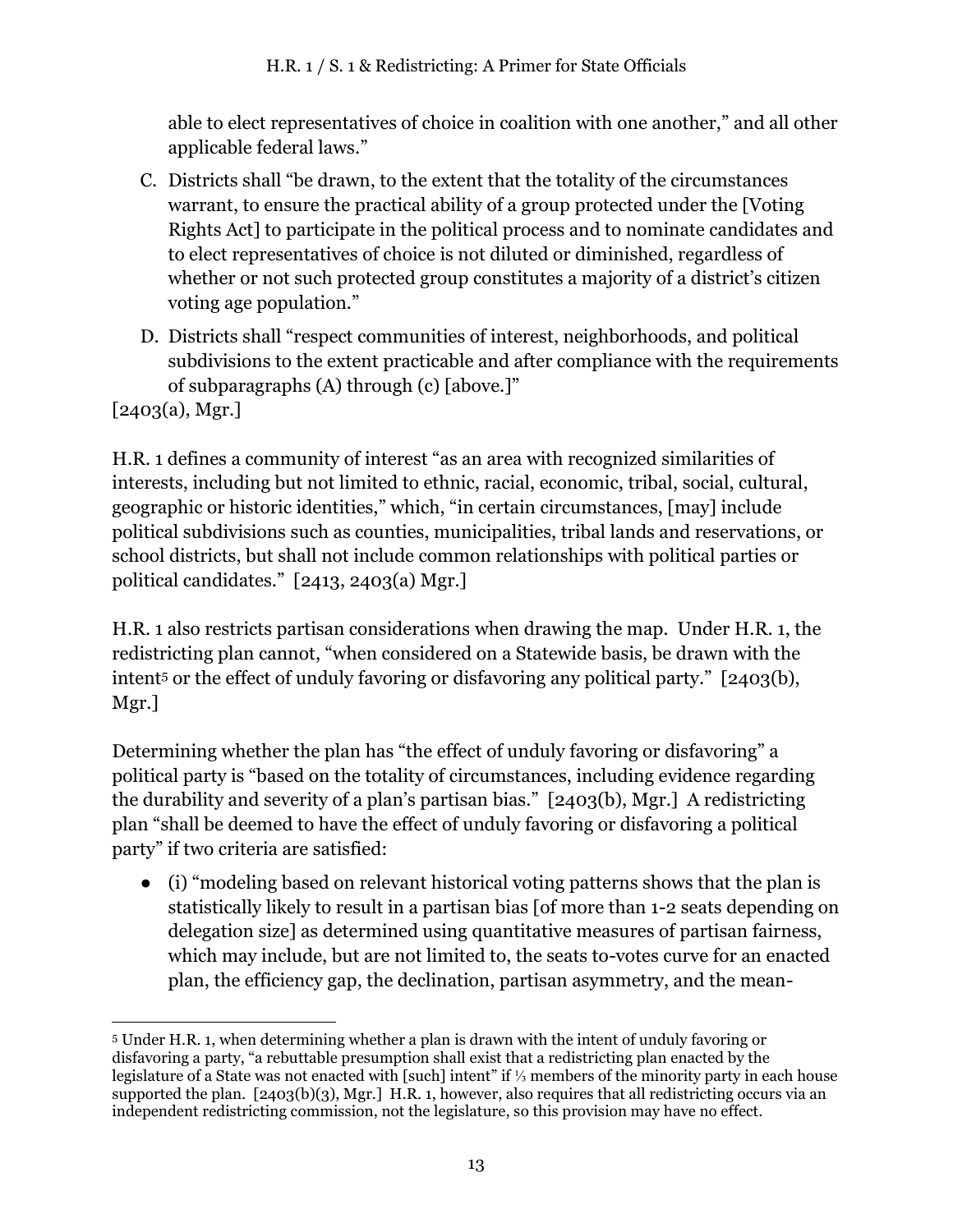median difference," *and* 

● (ii) "alternative plans, which may include, but are not limited to, those generated by redistricting algorithms, exist that could have complied with the requirements of law[.]" [2403(b), Mgr.]

Moreover, to find a violation based on partisan favoritism, there must be an alternative plan that still complies with the law but does not unduly favor or disfavor a political party. [2403(b), Mgr.]

The plan also cannot take into consideration the "residence" of any member or candidate or a district's "political party affiliation or voting history," subject to limited exceptions.6 [2403(c), Mgr.] Moreover, incarcerated individuals shall be counted, for the purpose of congressional apportionment, in the "individual's last place of residence before incarceration." [2701.]

All requirements under the Voting Rights Act, including any preclearance requirements, still apply even if a state complies with H.R. 1's redistricting requirements. [1933(b).]

## <span id="page-15-0"></span>**VI. H.R. 1's Additional Statutory Requirements**

H.R. 1 contains the following additional requirements.

H.R. 1 bans redistricting in the middle of a decade, unless court-ordered pursuant to a violation of the federal constitution, a state constitution, the Voting Rights Act, or H.R. 1's redistricting requirements. [2402.]

To enforce H.R. 1's requirements, the United States Attorney General, as well as any aggrieved citizen of a state, may bring suit before a federal three-judge panel, with expedited scheduling and direct appeal to the U.S. Supreme Court. [2432(b).] The court may award attorneys fees at its discretion. [2432(c).]

H.R. 1 does not impose additional requirements on states with an existing redistricting commission as long as that commission meets the following requirements:

1. Membership is open to citizens through a "publicly available application process."

<sup>6</sup> Consideration of these two factors is only permitted "to the extent necessary to comply with [other statutory criteria and] to enable the redistricting plan to be measured against the [statutorily-defined.] external metrics." [2403(c).]